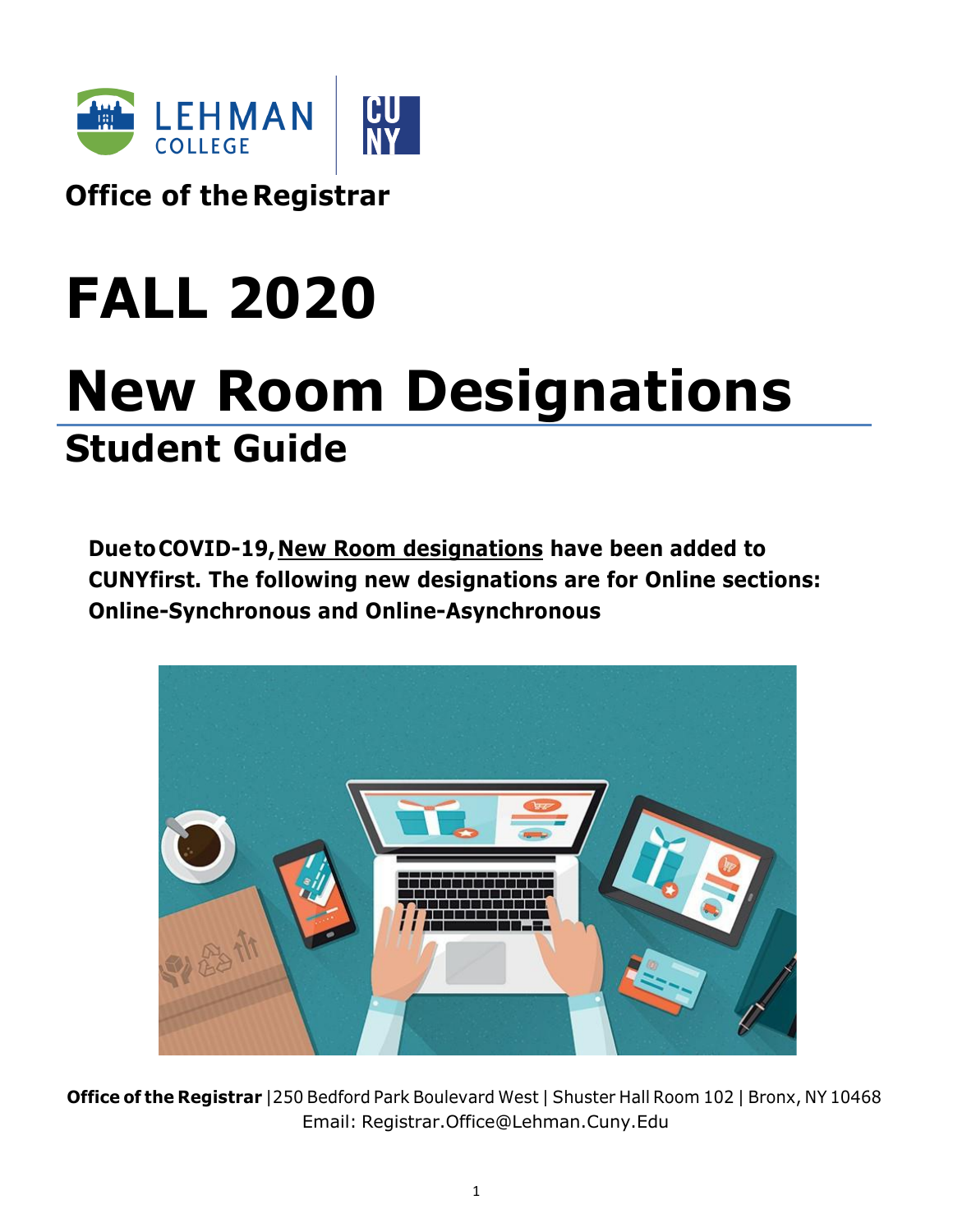## **Online-Synchronous (ONLINE-OS)**

Synchronousonlinecourses resemble traditional on-campus college classes in that students must be (virtually) present at the same time. Though they are conducted over the Internet and synchronous courses unfold in real-time. Students must commit to scheduled class times and sign onto their virtual learning platform on schedule. During these courses, students will watch video lessons and slideshow presentations and even have virtual class discussions.

## **How will Online-Synchronous courses appear in CUNYfirst?**

Synchronous courses will have Days/Times listed, however, the **Room** and **Instruction Mode** will be listed as **Online.** The Class Section will also have a note tostate thefollowing: **Synchronous – class meets online during the scheduled days and times.**

| <b>BIO 181 - Anatomy and Physiology I</b>                                                                         |                                               |                        |                   |                              |               |                       |                         |  |
|-------------------------------------------------------------------------------------------------------------------|-----------------------------------------------|------------------------|-------------------|------------------------------|---------------|-----------------------|-------------------------|--|
| <b>Class Section</b>                                                                                              | Days & Times                                  | <b>Room</b>            | <b>Instructor</b> | <b>Meeting Dates</b>         | <b>Status</b> | <b>Bookstore Link</b> | <b>Instruction Mode</b> |  |
| 58548 A2LC-LEC<br>Regular                                                                                         | Sa 9:00AM -<br>11:40AM                        | Online-<br>Synchronous |                   | $08/26/2020 -$<br>12/20/2020 |               |                       | Online                  |  |
| Requirement Designation: Required Core - Life and Physical Sciences<br>Class Attributes: Anatomy and Physiology I |                                               |                        |                   |                              |               |                       |                         |  |
| <b>Class Section</b>                                                                                              | <b>Days &amp; Times</b>                       | <b>Room</b>            | <b>Instructor</b> | <b>Meeting Dates</b>         | <b>Status</b> | <b>Bookstore Link</b> | <b>Instruction Mode</b> |  |
| 58552 A4LB-LAB<br>Regular                                                                                         | Fr 12:00PM -<br>1:40PM                        | Online-<br>Synchronous |                   | $08/26/2020 -$<br>12/20/2020 |               |                       | Online                  |  |
| <b>ZERO Textbook Cost</b><br>▼ BIO 238 - Genetics                                                                 | Class Attributes: Anatomy and Physiology I    |                        |                   |                              |               |                       |                         |  |
|                                                                                                                   |                                               |                        |                   |                              |               |                       |                         |  |
| <b>Class Section</b>                                                                                              | <b>Days &amp; Times</b>                       | <b>Room</b>            | <b>Instructor</b> | <b>Meeting Dates</b>         | <b>Status</b> | <b>Bookstore Link</b> | <b>Instruction Mode</b> |  |
| 58688 A1LC-LEC<br>Regular                                                                                         | Tu 9:30AM -<br>11:10AM                        | Online-<br>Synchronous |                   | $08/26/2020 -$<br>12/20/2020 |               |                       | Online                  |  |
|                                                                                                                   | Requirement Designation: Regular Liberal Arts |                        |                   |                              |               |                       |                         |  |
| <b>Class Section</b>                                                                                              | <b>Days &amp; Times</b>                       | <b>Room</b>            | <b>Instructor</b> | <b>Meeting Dates</b>         | <b>Status</b> | <b>Bookstore Link</b> | <b>Instruction Mode</b> |  |
| 58691 A3LB-LAB<br>Regular                                                                                         | Fr 9:00AM -<br>12:30PM                        | Online-<br>Synchronous |                   | $08/26/2020 -$<br>12/20/2020 |               |                       | Online                  |  |

#### **Notes**

**Class Notes** 

Synchronous - class meets online during the scheduled days and times.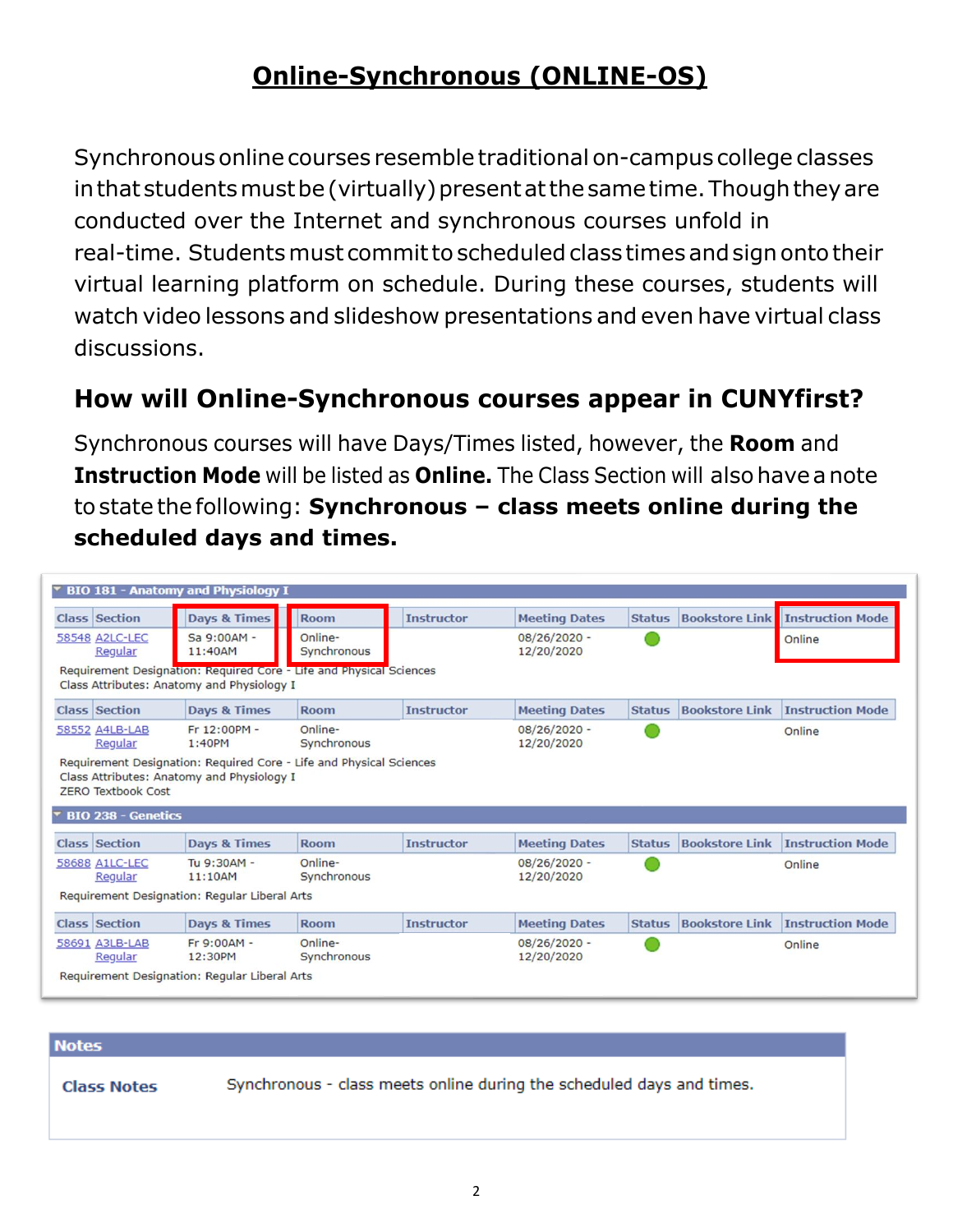## **Online-Asynchronous(ONLINE-AS)**

Asynchronous online courses, on the other hand, do not require you to log in to your virtual classroom at a specified time. Students do not have to stick to a strict schedule to engage in live classes or discussions.

### **How will Online-Asynchronous courses appear in CUNYfirst?**

Asynchronous courses will have "**TBA**" listed as the Day/Time. The

**Room** and **Instruction Mode** will be listed as **Online**.

| AAS 235 - Caribbean Sociéties                                                   |                                                                         |                         |                                              |                              |               |                       |                         |
|---------------------------------------------------------------------------------|-------------------------------------------------------------------------|-------------------------|----------------------------------------------|------------------------------|---------------|-----------------------|-------------------------|
| <b>Class Section</b>                                                            | <b>Days &amp; Times</b>                                                 | <b>Room</b>             | <b>Instructor</b>                            | <b>Meeting Dates</b>         | <b>Status</b> | <b>Bookstore Link</b> | <b>Instruction Mode</b> |
| 60354 A01-LEC<br>Regular                                                        | <b>TBA</b>                                                              | Online-<br>Asynchronous |                                              | $08/26/2020 -$<br>12/20/2020 |               | <b>Bookstore Link</b> | Online                  |
| Notes: This is a combined section class                                         | Requirement Designation: Flexible Core - World Cultures & Global Issues |                         |                                              |                              |               |                       |                         |
|                                                                                 | <b>* AAS 238 - African American Theatre</b>                             |                         | $TBA + Online-Asynchronous + Online = meets$ |                              |               |                       |                         |
| <b>Class Section</b>                                                            | Days & Times                                                            | <b>Room</b>             | online with no scheduled days and times      |                              |               |                       | de                      |
| 57323 A01-LEC<br>Regular                                                        | TuTh 2:00PM -<br>3:15PM                                                 | Online-<br>Synchronous  |                                              | 08/26/2020 -<br>12/20/2020   |               |                       | Online                  |
| Notes: This is a combined section class<br>Class Attributes: ZERO Textbook Cost | Requirement Designation: Flexible Core - Creative Expression            |                         |                                              |                              |               |                       |                         |
|                                                                                 | <b>AAS 245 - History of African Americans</b>                           |                         |                                              |                              |               |                       |                         |
| <b>Class Section</b>                                                            | Days & Times                                                            | <b>Room</b>             | <b>Instructor</b>                            | <b>Meeting Dates</b>         | <b>Status</b> | <b>Bookstore Link</b> | <b>Instruction Mode</b> |
| 57326 A01-LEC<br>Regular                                                        | TuTh 2:00PM -<br>3:15PM                                                 | Online-<br>Synchronous  |                                              | $08/26/2020 -$<br>12/20/2020 |               | <b>Bookstore Link</b> | Online                  |
| Notae: Thie is a combined section class                                         | Requirement Designation: Flexible Core - US Experience in its Diversity |                         |                                              |                              |               |                       |                         |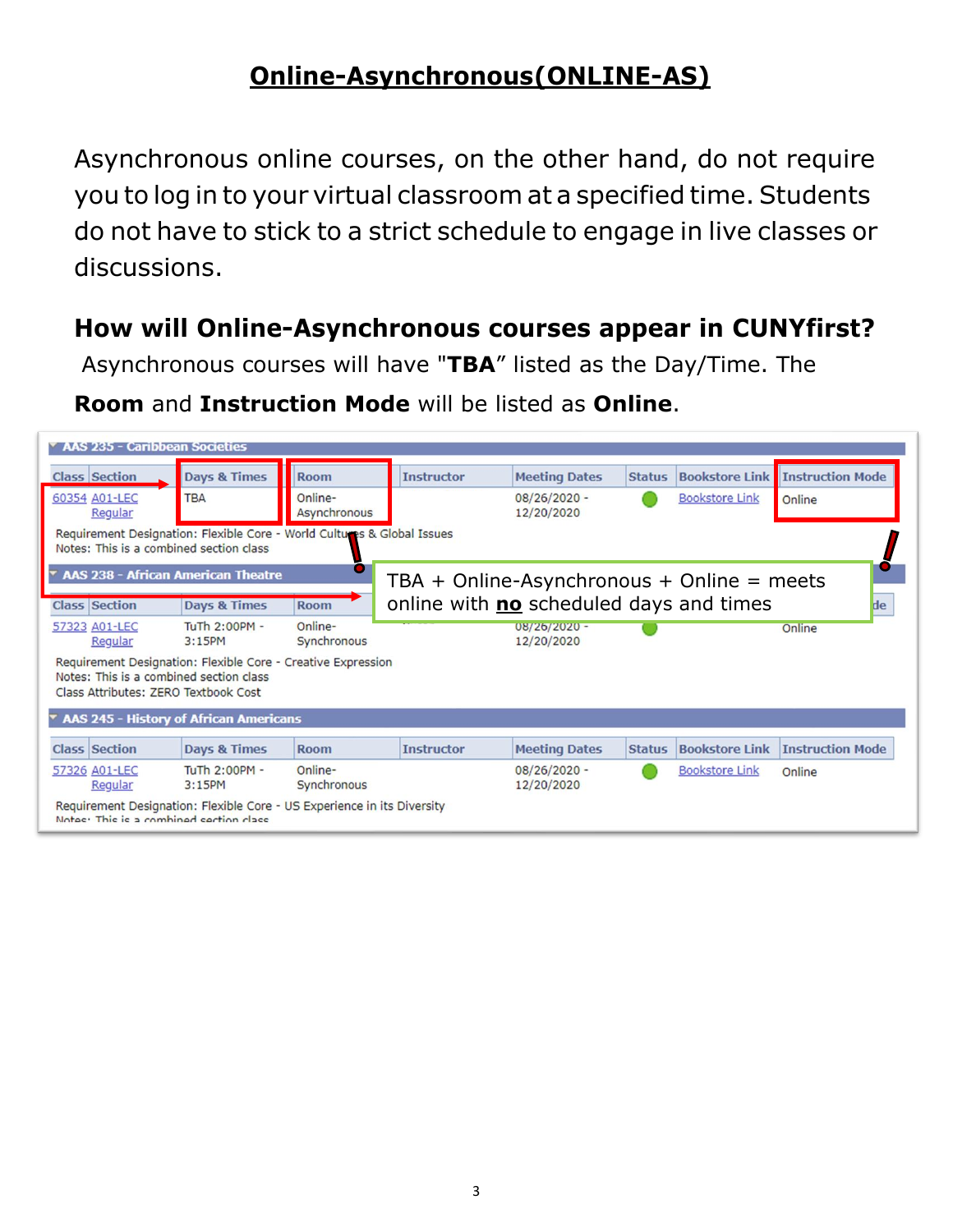## **How can I access my schedule in CUNYfirst?**

1. Sign into **CUNYfirst** using your CUNY Login credentials.

| <b>CUNY</b> Login |                                                                                                                                                                                                                                                                                                                                                                                                                   |
|-------------------|-------------------------------------------------------------------------------------------------------------------------------------------------------------------------------------------------------------------------------------------------------------------------------------------------------------------------------------------------------------------------------------------------------------------|
|                   | Log in with your <b>CUNY Login credentials</b><br>If you do not have a CUNYfirst account, see the <b>FAQs</b> .                                                                                                                                                                                                                                                                                                   |
|                   | Username                                                                                                                                                                                                                                                                                                                                                                                                          |
|                   | @login.cuny.edu                                                                                                                                                                                                                                                                                                                                                                                                   |
|                   | Password                                                                                                                                                                                                                                                                                                                                                                                                          |
|                   |                                                                                                                                                                                                                                                                                                                                                                                                                   |
|                   | Log in                                                                                                                                                                                                                                                                                                                                                                                                            |
|                   |                                                                                                                                                                                                                                                                                                                                                                                                                   |
|                   | New User   Forgot Username   Forgot Password   Manage your Account                                                                                                                                                                                                                                                                                                                                                |
| Resources Policy. | PROTECT YOUR PERSONAL INFORMATION AND PRIVACY<br>ONLY enter your CUNY Login password on CUNY Login websites (ssologin.cuny.edu and<br>login.cuny.edu). NEVER share it with others or enter your CUNY Login password elsewhere<br>without the approval of your campus IT department. More information on CUNY's policies<br>regarding user accounts and credentials can be found in the Acceptable Use of Computer |
|                   | Note: Please do not bookmark this page.                                                                                                                                                                                                                                                                                                                                                                           |

2. Next, click on "**Student Center"**.

| <b>CUNYfirst</b><br>Fully Integrated Resources & Services Tool                                                                                                                                                                               |                                                                                              |
|----------------------------------------------------------------------------------------------------------------------------------------------------------------------------------------------------------------------------------------------|----------------------------------------------------------------------------------------------|
| <b>LEHMAN</b><br>凲<br><b>COLLEGE</b>                                                                                                                                                                                                         |                                                                                              |
| Thu, Aug 20, 20 4:50 PM<br>PERSONALIZE<br><b>CONTENT</b><br>LAYOUT<br><b>CUNYFIRST MENU</b><br>$\circ$                                                                                                                                       | <b>CORONAVIRUS UPDATES</b><br>$Q = \mathbf{V}$                                               |
| <b>Campus Solutions</b><br>- Human Capital Management<br>- Student Center<br><u>- CUNY Alert Preferences</u><br><b>CUNY Alert Subscription</b><br>NYS Voter Registration<br><b>NYS Voter Registration Form</b><br><b>My Personalizations</b> | <b>CORONAVIRUS UPDATES: F</b><br><b>FAQs</b> for faculty and staff on a<br>learning and work |
| <b>CUNY IT Help</b>                                                                                                                                                                                                                          | CENSUS 2020                                                                                  |
| CENTRAL OFFICE ANNOUNCEMENTS                                                                                                                                                                                                                 | $0 -$                                                                                        |